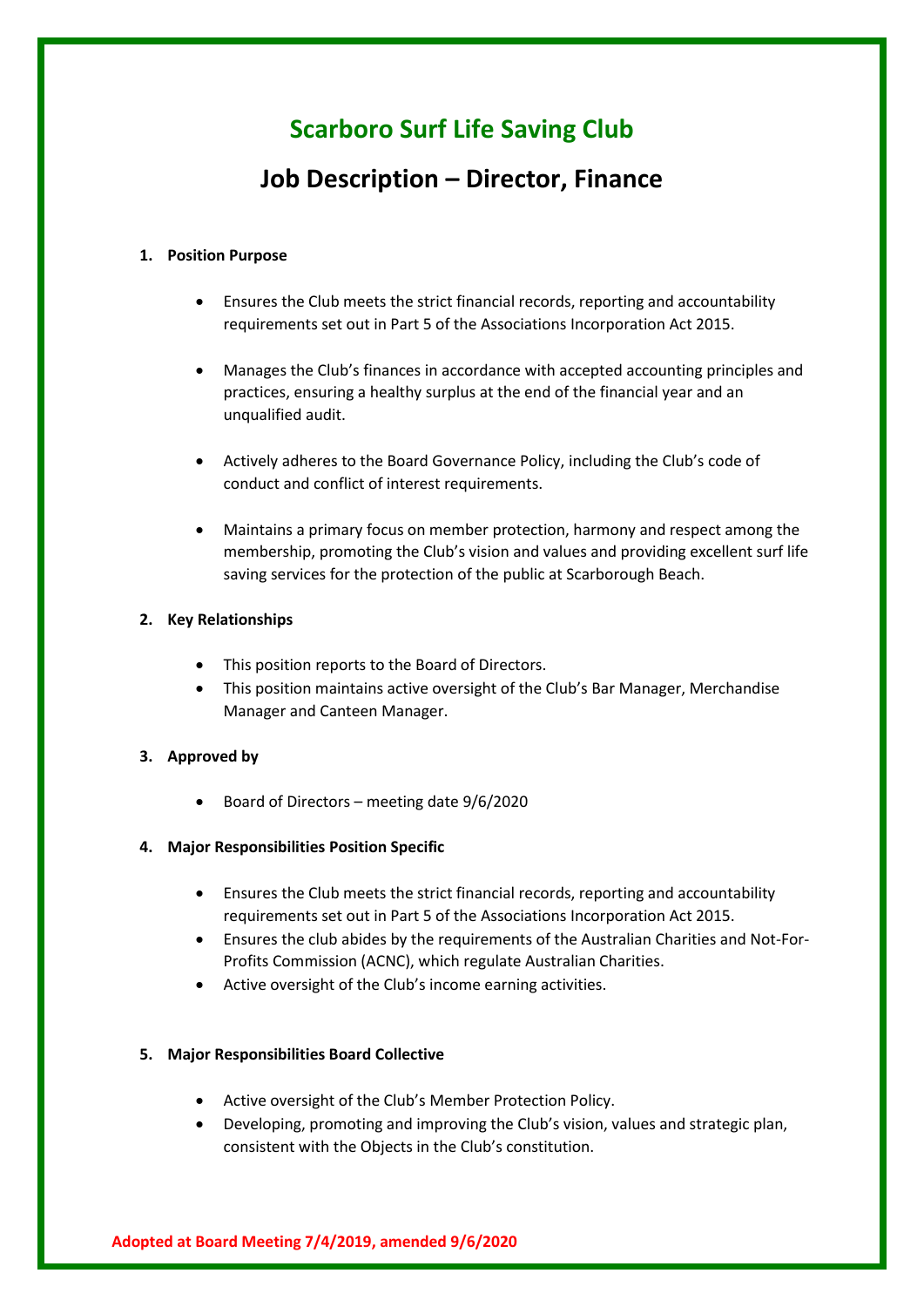- Ensuring the Club's constitution and policies are followed and applied to the fullest extent possible and reviewed annually.
- Participates in the development and maintenance of the Club's risk management plan.
- Ensures planning and financial management is implemented in the interests of the membership.
- Promotes positive social interaction between members, sponsors and key stakeholders.
- Ensures resources are available for the safety of the bathing public at Scarborough Beach.

#### **6. Performance Goals**

- Financial recording, reporting and accountability achieved and published in the Annual Report.
- Merchandise, Canteen and Bar activities are profitable and delivered in affordable terms to members.
- Positive financial position at end of financial year, including an unqualified audit.
- Member protection achieved.
- Strategies and targets in the Club's strategic plan met with outcomes published in the Annual Report.
- Risk management plan developed and implemented with outcomes published in the Annual Report.
- No lives lost at Scarborough Beach during patrol hours.

# **7. Mandatory Requirement**

- Working knowledge and understanding of the (State) *Associations Incorporation Act 2015* (particularly Part 5) and the *Associations Incorporation Regulations 2016* – and comply to the fullest extent possible.
- Be in possession of (or applying for) a current State Government Assessment Notice in the form of a Working with Children Check Card (which details name, date of birth, notice number and expiry date) issued under the *Working with Children (Criminal Record Checking) Act 2004*.
- Be in possession of (or applying for) a National Police Volunteer Certificate.

# **8. Competencies**

- Qualifications in accounting and auditing highly preferable, but not essential.
- Working knowledge and detailed understanding of accounting principles and practices.
- Ability to understand and interpret legislation governing the financial operation of incorporated associations.
- Excellent inter-personal skills.
- Ability to report to members on the financial health of the Club in a manner that is easily understandable to all present.